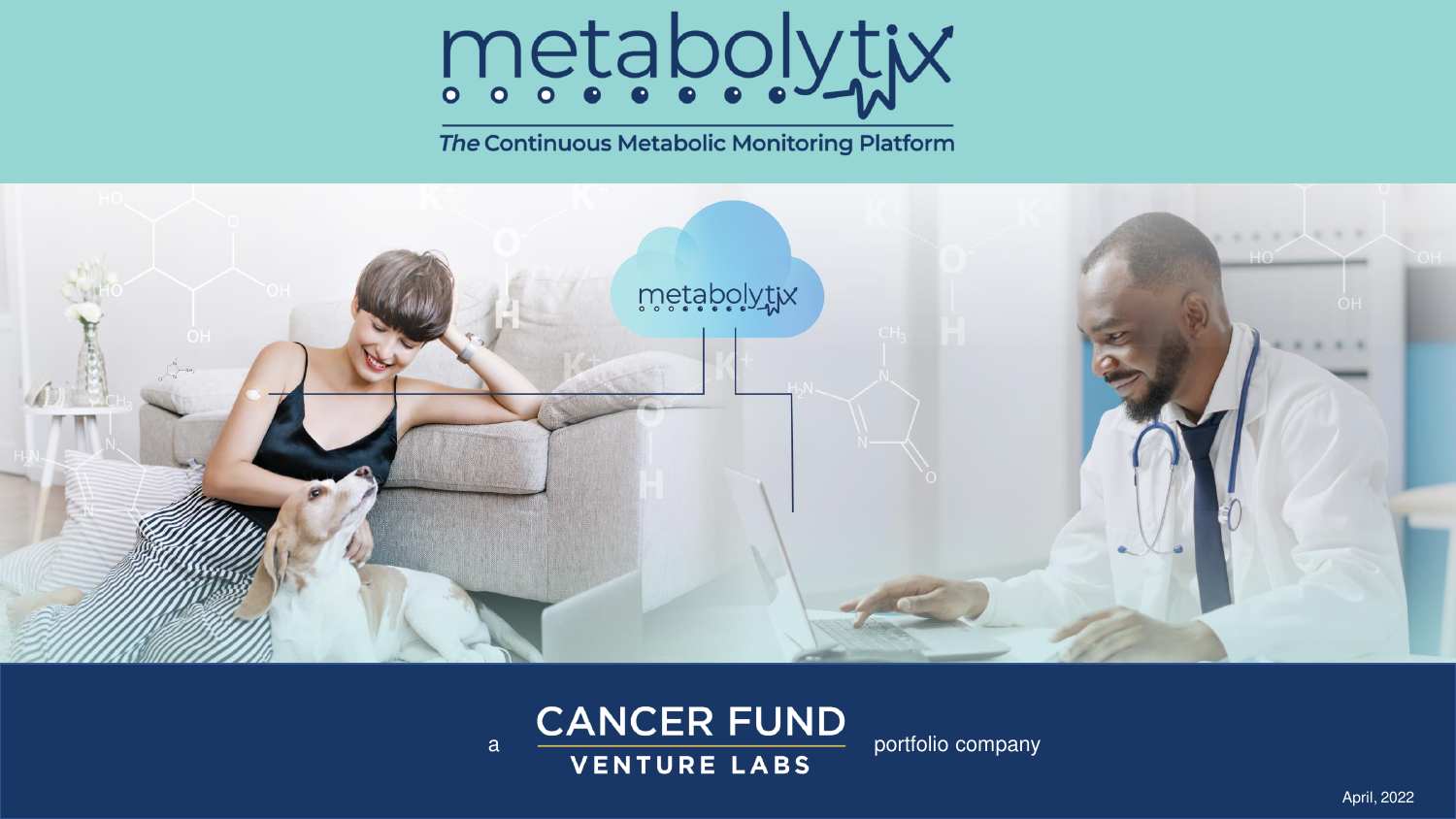# WHY CANCER FUND IS INVESTING IN METABOLYTIX

## **CANCER FUND invests in innovations with potential to impact patients, survivors, and at-risk populations**



#### **An Immediate Community Need:**

~14% of chemotherapy patients experience Acute Kidney Injury (AKI); up to ~50% for certain types of cancer\*

# **Part of Our Management & Prevention Strategy:**

High frequency low-cost monitoring and diagnostics



**Aligns with Our Impact Goals:** Reduce AKI in chemo patients

**A Viable Impact Investment Opportunity:** Fits our investment plan, criteria, and target returns

# **CANCER FUND supports Metabolytix to reduce AKI Cancer Patients**

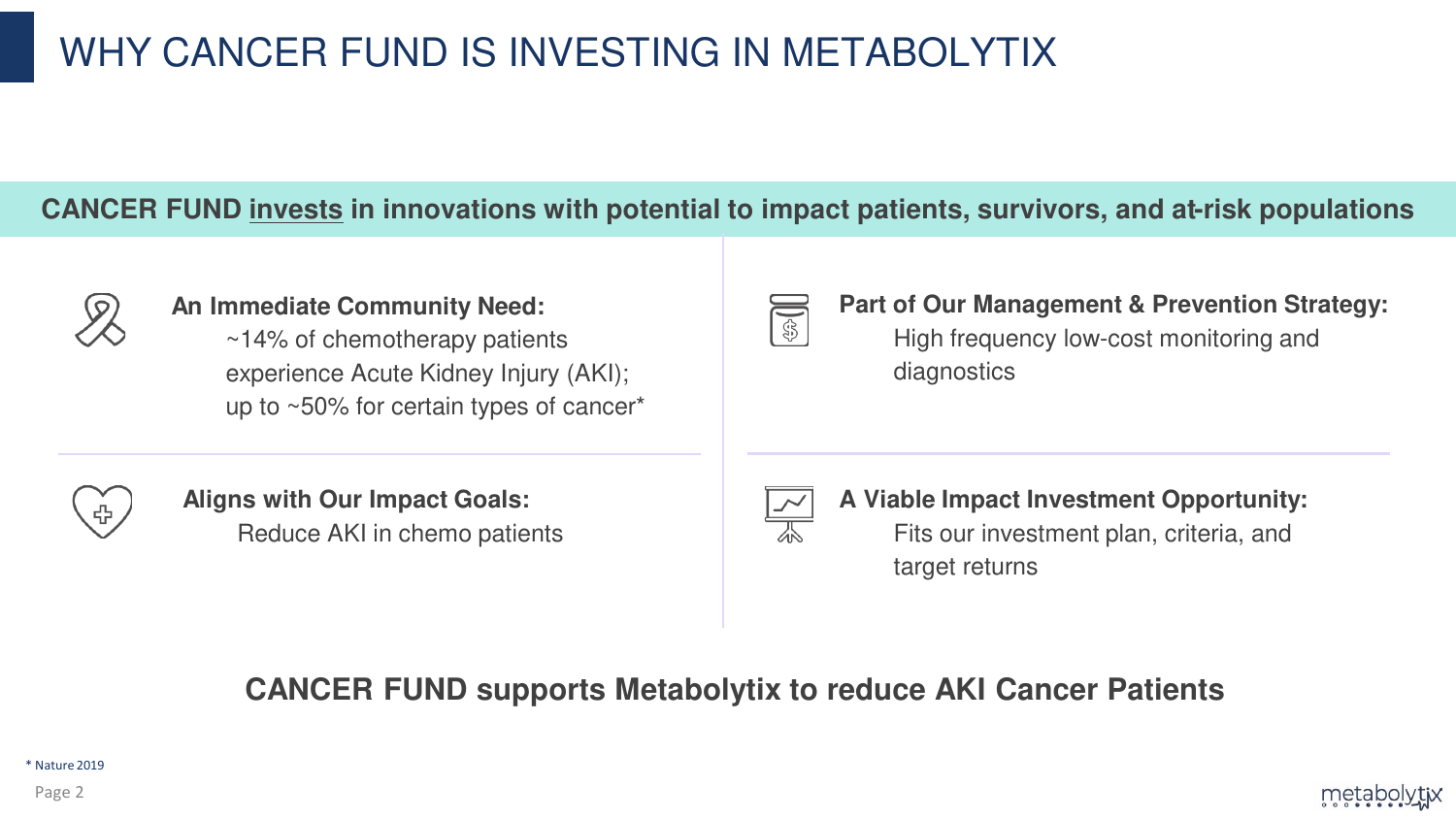# MARKET OPPORTUNITIES IN ONCOLOGY AND COMORBIDITIES

**Basic Metabolic Panel (BMP) data is a key component of medical diagnosis and treatment in healthcare**

**In 2019, Medicare Part B Reimbursed 7,059,894 BMP tests (CPT CODE: 80048)**

|                               | <b>Oncology</b>                                             | Cardiology                                                      | <b>Renal Care</b>                                                        | <b>General Healthcare</b>                                                                    |
|-------------------------------|-------------------------------------------------------------|-----------------------------------------------------------------|--------------------------------------------------------------------------|----------------------------------------------------------------------------------------------|
| <b>Application</b>            | Monitoring and diagnosis<br>during therapeutic<br>treatment | Monitoring kidney<br>function during<br>titration of medication | Monitoring renal system<br>performance during<br>diagnosis and treatment | Monitoring and tracking<br>key metabolic measures<br>during hospitalization<br>and treatment |
| # of Tests<br><b>Annually</b> | $\sim$ 850,000 tests/year                                   | $\sim$ 130,000 test/ year                                       | $\sim$ 42,000 tests/year                                                 | $\sim$ 225,000 tests/year                                                                    |

**Today's methods of collecting BMP data enable but don't facilitate treatment Real Time**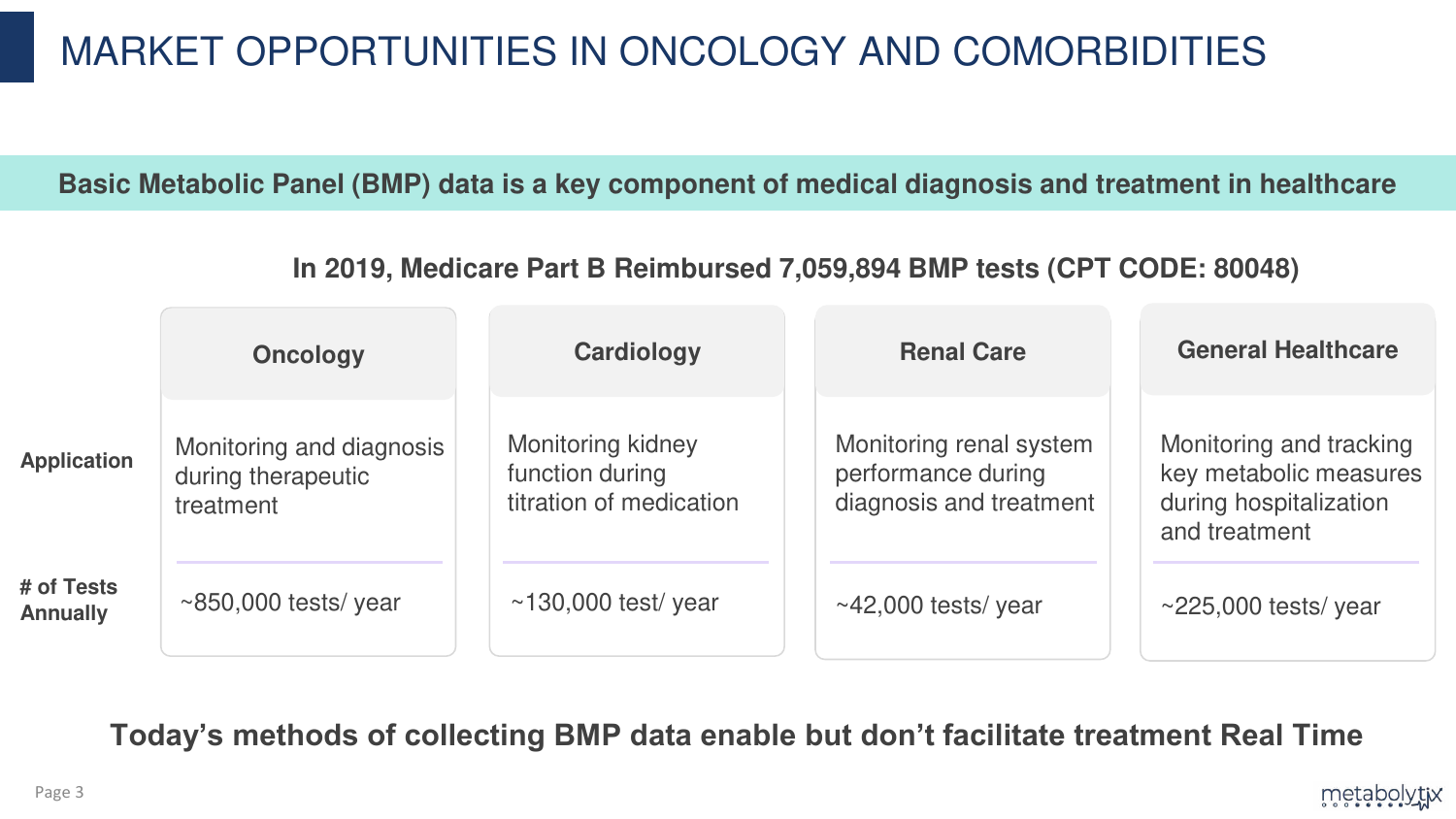# TODAY'S BASIC METABOLIC PANEL (BMP)

Bicarbonates Glucose

**Blood Draws, Lab Processing, and Physician Review Disrupts Patient Lives**

| <b>Painful</b>                                         | $\overline{2}$<br><b>Slow</b>       | 3<br><b>Costly</b>                                   | $\overline{4}$<br><b>Infrequent</b>                                                           | 5<br><b>Inaccessible</b>                              |
|--------------------------------------------------------|-------------------------------------|------------------------------------------------------|-----------------------------------------------------------------------------------------------|-------------------------------------------------------|
| <b>Requires</b><br><b>Blood Draw</b>                   | <b>Requires Lab</b><br>Processing   | $$120-180$<br><b>In-Hospital Test</b><br>(CPT 80061) | <b>Single Time</b><br><b>Point Test</b>                                                       | <b>Requires staffed</b><br>hospital, labs,<br>clinics |
| <b>BMP Measures</b><br>Potassium<br>Sodium<br>Chloride | <b>BUN</b><br>Creatinine<br>Calcium |                                                      | <b>BMP Assesses:</b><br>Fluid balance electrolytes<br>Metabolism<br>Liver and kidney function |                                                       |

## **Today's BMP negatively impacts patient outcomes**

Acid/base balance

metabolytix

Blood glucose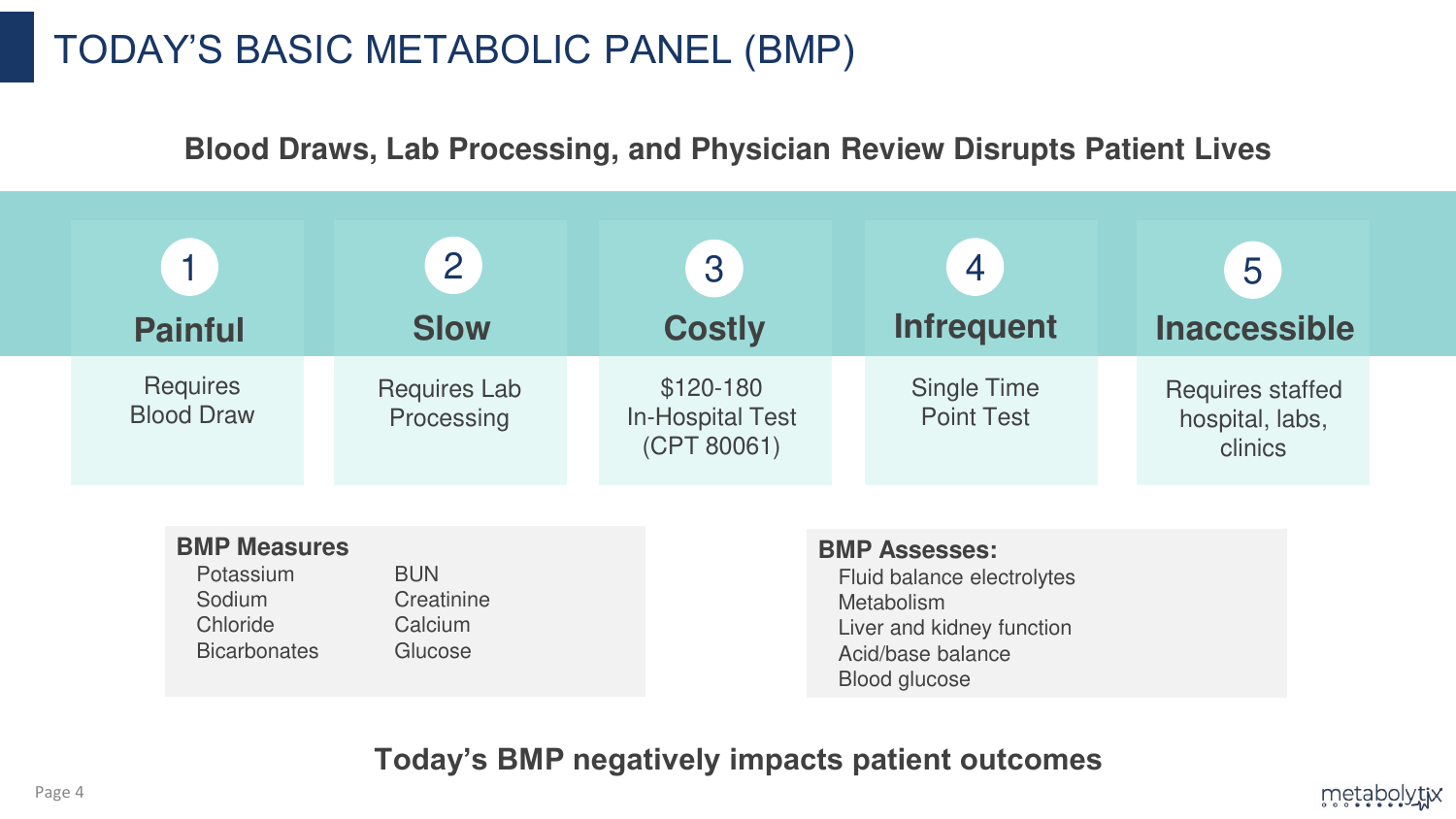# CONTINUOUS BMP (cBMP) COULD IMPROVE OUTCOMES

## **More Frequent cBMP Offers Convenience to Patients, Improved Data for Providers, Lower Cost for Payers**

## **Patient Benefits**

- Convenient Wearable Device
- No Blood Draw Reduced Lab Visits
- High Test Frequency > Improved Outcomes

## **Provider Benefits**

- Simplified Hospital Operation
- Automated data collection and monitoring with Real Time Results

# **Payer Benefits**

• \$500 Pricing : Targeting 66% less than current methods (Based on 3 tests per day for 3 day hospitalization, 9 tests total)

## **Broad Applicability**

- In-patient
- **Outpatient**
- At Home Care and Mobile Care

## **Initial Target Markets**

#### **MVP - CRAM**

Kidney Function Monitor Creatinine, Potassium and Glucose

#### **CRAM+2**

CRAM + 2 additional analytes TBD

#### **cBMP**

CRAM + 2 additional analytes TBD

metabolytix

**Metabolytix focus is continuous BMP (cBMP)**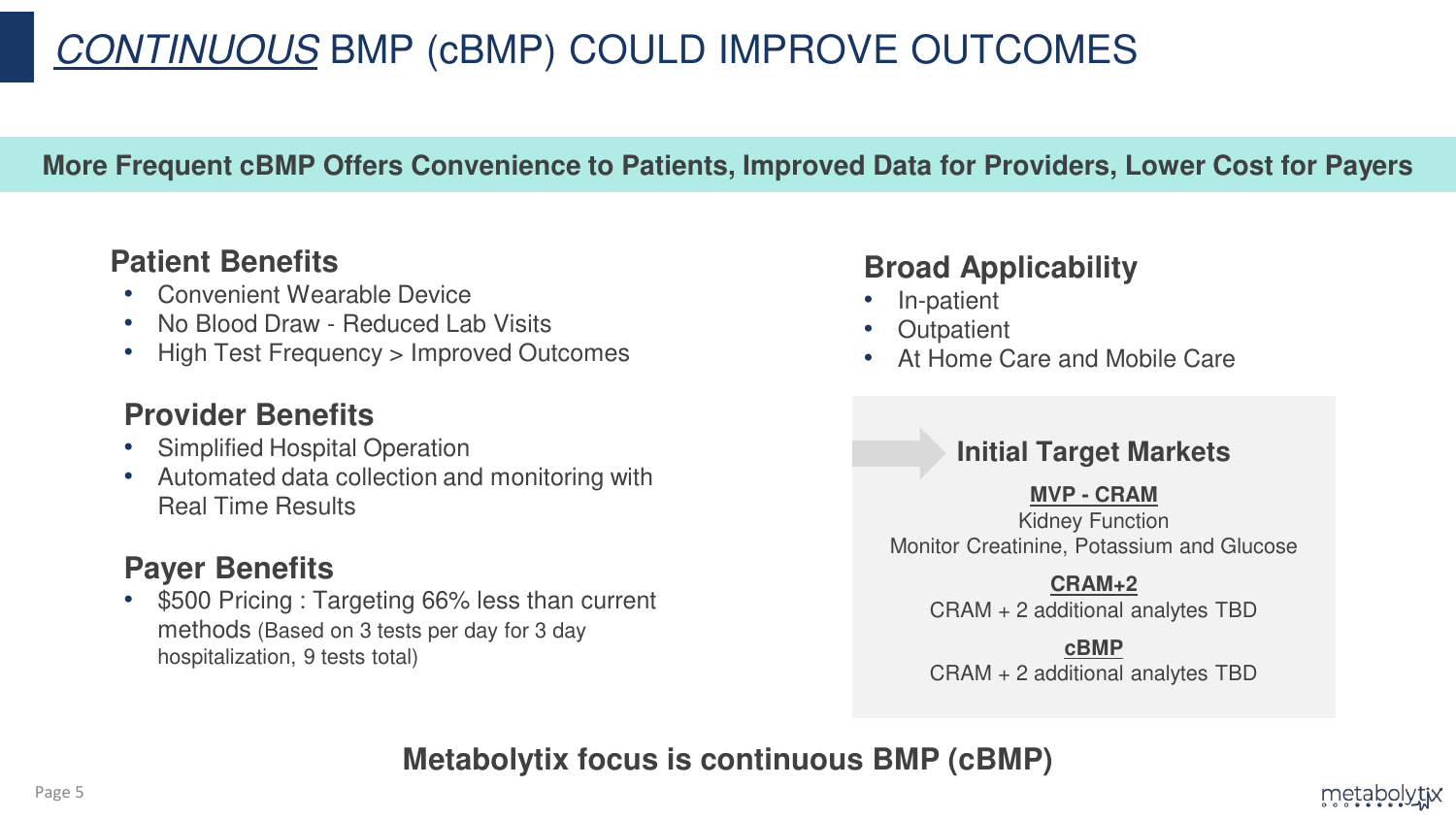# OUR PRODUCT ROADMAP: Addressing a Series of Needs

## **Better Treatment, Improved Patient Experience, and Targeting Lower Cost**

| <b>Timing</b>                       | 2026                                              |                                                     | 2030                                                                                                                                        | 2032                                                                                                                                                          |
|-------------------------------------|---------------------------------------------------|-----------------------------------------------------|---------------------------------------------------------------------------------------------------------------------------------------------|---------------------------------------------------------------------------------------------------------------------------------------------------------------|
| <b>Market</b><br><b>Opportunity</b> | <b>Oncology:</b><br><b>AKI for chemo patients</b> | Cardiology + Renal:<br><b>Cardio-Renal Syndrome</b> | TBD:<br><b>Multiple Opportunities</b>                                                                                                       | <b>General Healthcare /</b><br><b>Wellness</b>                                                                                                                |
| <b>Product</b>                      | <b>Cardio-Renal Analyte Monitor</b><br>(CRAM)     |                                                     | CRAM +2 additional<br>analytes                                                                                                              | Full cBMP                                                                                                                                                     |
| <b>Capabilities</b>                 | Creatinine (Cr)<br>Potassium (K)<br>Glucose (Glu) |                                                     | CRAM (Cr, K, GLU)<br>Plus 2 of:<br>Carbon Dioxide (CO2)<br><b>Blood Urea Nitrogen (BUN)</b><br>Calcium (Ca)<br>Chloride (CI)<br>Sodium (Na) | Creatinine (Cr)<br>Potassium (K)<br>Glucose (Glu)<br>Carbon Dioxide (CO2)<br><b>Blood Urea Nitrogen (BUN)</b><br>Calcium (Ca)<br>Chloride (CI)<br>Sodium (Na) |

**Metabolytix Will Focus on High Impact, Limited Applications and Expand Analytes Over Time**

wetapolytix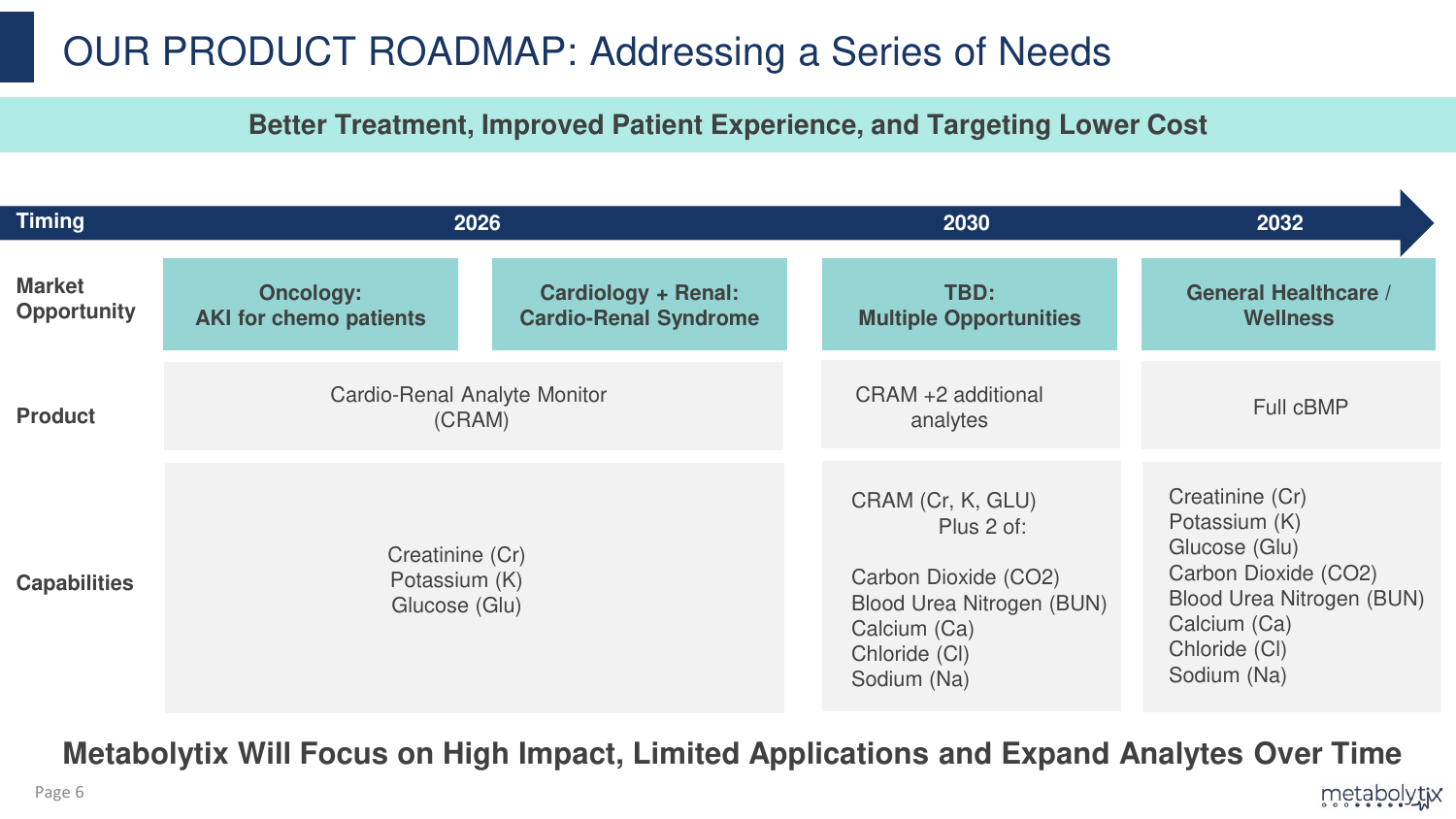# OUR PRODUCT ROADMAP: Addressing a Series of Needs

**Metabolytix Plans A Sequential and Additive Product Roadmap**



wetapolytix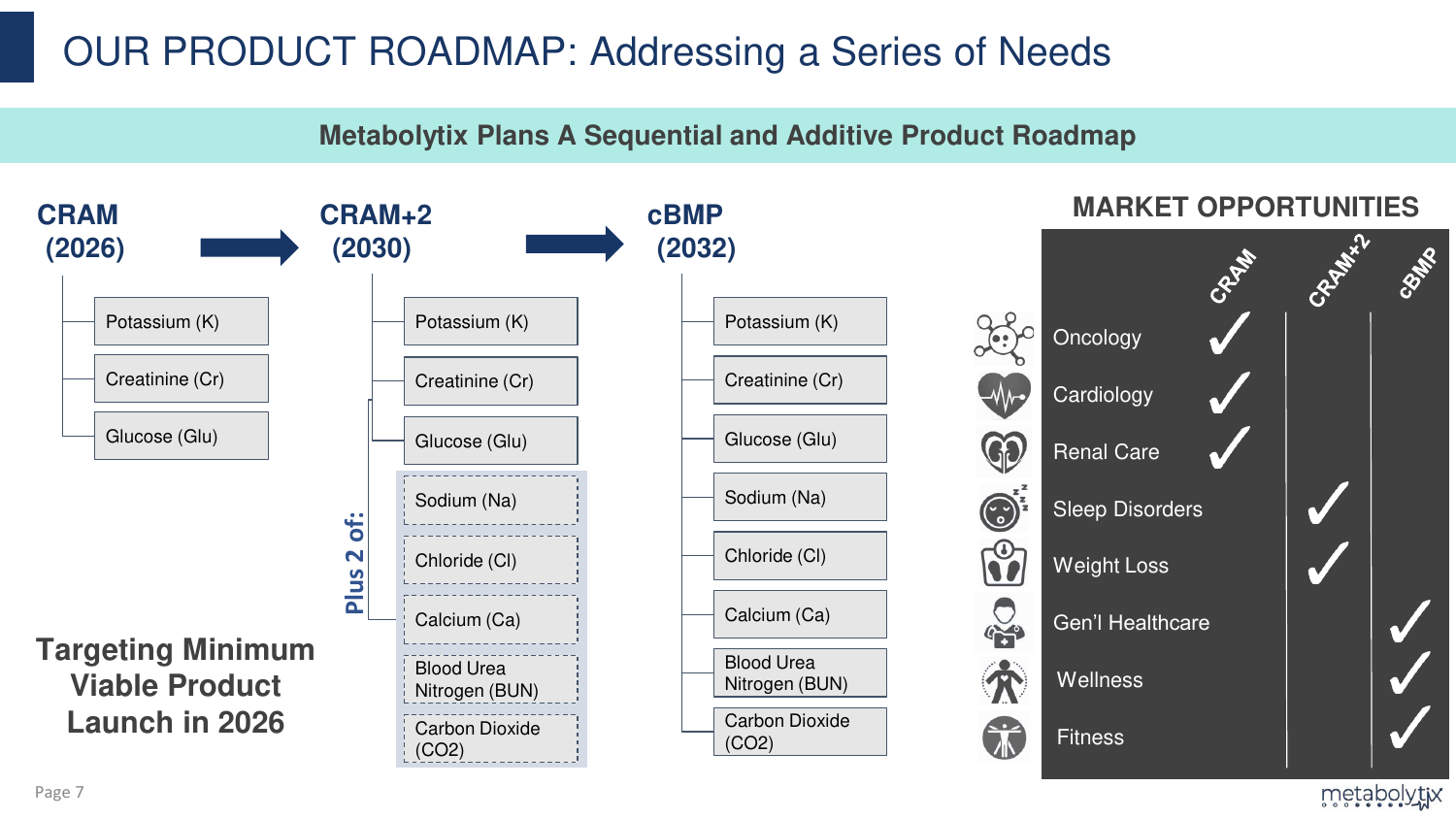# OUR VALUE PROPOSITION Improving Outcomes, Reducing Costs Across the Patient and Survivor Journey

# **The Patient Journey**

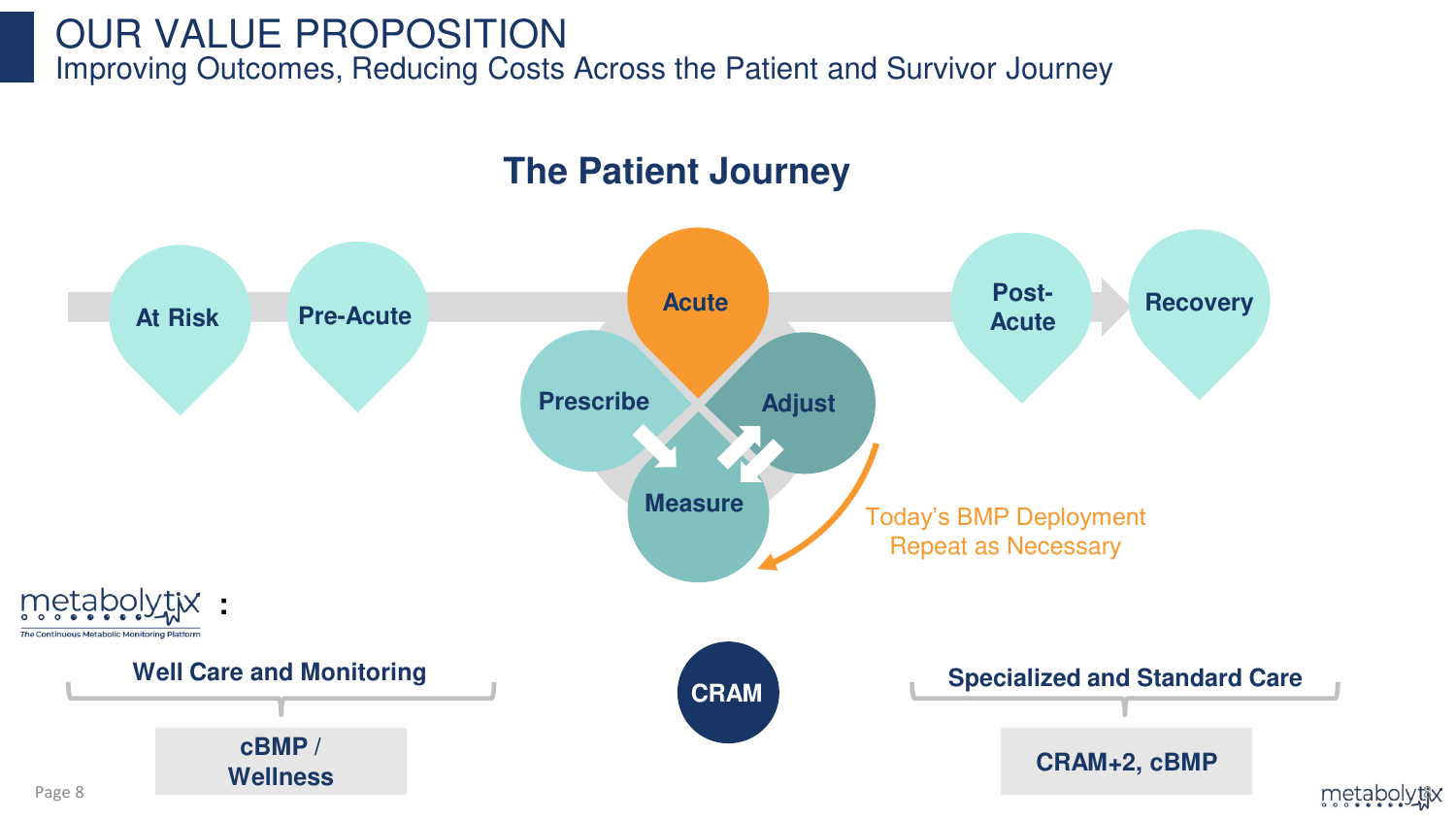# OUR CORE ASSET Our Team



Anthony Bajoras **CEO, Co-Founder**

CANCER FUND Founder and Managing Director; BioAccel board member, managing their health innovation investment fund.

20+ years of early-stage experience as a founder, executive, consultant, advisor, and investor, including sensor enabled wearables, medical device, bioinformatics, pharmaceutical, wellness, and healthcare IT/IoT ventures.

5 years leading MedTech Ventures venture studio, incubator, and accelerator program design, development, launch, and deliver.

BS in Business Management & Entrepreneurship from DePaul University; non-degree undergraduate and graduate studies in design, engineering, and business from ASU, Illinois Institute of Technology, and Northwestern Univ.



Jeff La Belle, PhD **CTO, Co-Founder**

LaBelle Labs Founder and research professor of 20+ yrs: Grand Canyon University; ASU, Mayo Clinic College of Medicine; and National Academy of Inventors member.

Research: noninvasive sensing, point-ofcare, advanced manufacturing technology.

Projects: PoC and continuous implantable electrochemical impedance spectroscopy insulin sensor;diabetes biomarker multi-sensors; non-invasive glucose sensors; multifunction HDL/LDL or intercellular change sensors detecting cancers; pharmaceutical level sensors enabling dose modulation; continuous wearable stress sensors; and embeddable sensors.

B.S. an M.S. in Electrical Engineering from Western New England University and his M.S. and Ph.D. in Bioengineering from Arizona State University.



Ben Trapp **VP Product, Co-Founder**

Desert Bloom Innovations Founder with 24 years in medical device product innovation at W.L. Gore

7 years as Medical Division Front End Innovation Leader managing portfolio and \$20M fund.

10 years of med device product development engineering and management experience.

24 granted patents and 10 filed patent applications, including: multi-sensor treatments systems; tethering for implantable biosensors; and implantable cardiac sensors.

BS in Materials Engineering and graduate studies in Biomaterials & Fibers, Drexel University.

# TEAM ADVISORS PRODUCT TEAM PRODUCT





**Jake Snyder** Product management, project management

Market research, validating user needs and use cases.

**Jeff Rea**



**ADVISORS** 



**John Grant, PhD**

Business development and strategic partnerships.

Market development and clinical concept validation.

**Andy Teague**

CEO and founder of Lemnos Advisory

33+ years at 3M: general management; strategy; mergers/ acquisitions/ alliances; Int'l BD; commercialization.

PhD, Northwestern Univ.; MBA, Univ. of Minnesota

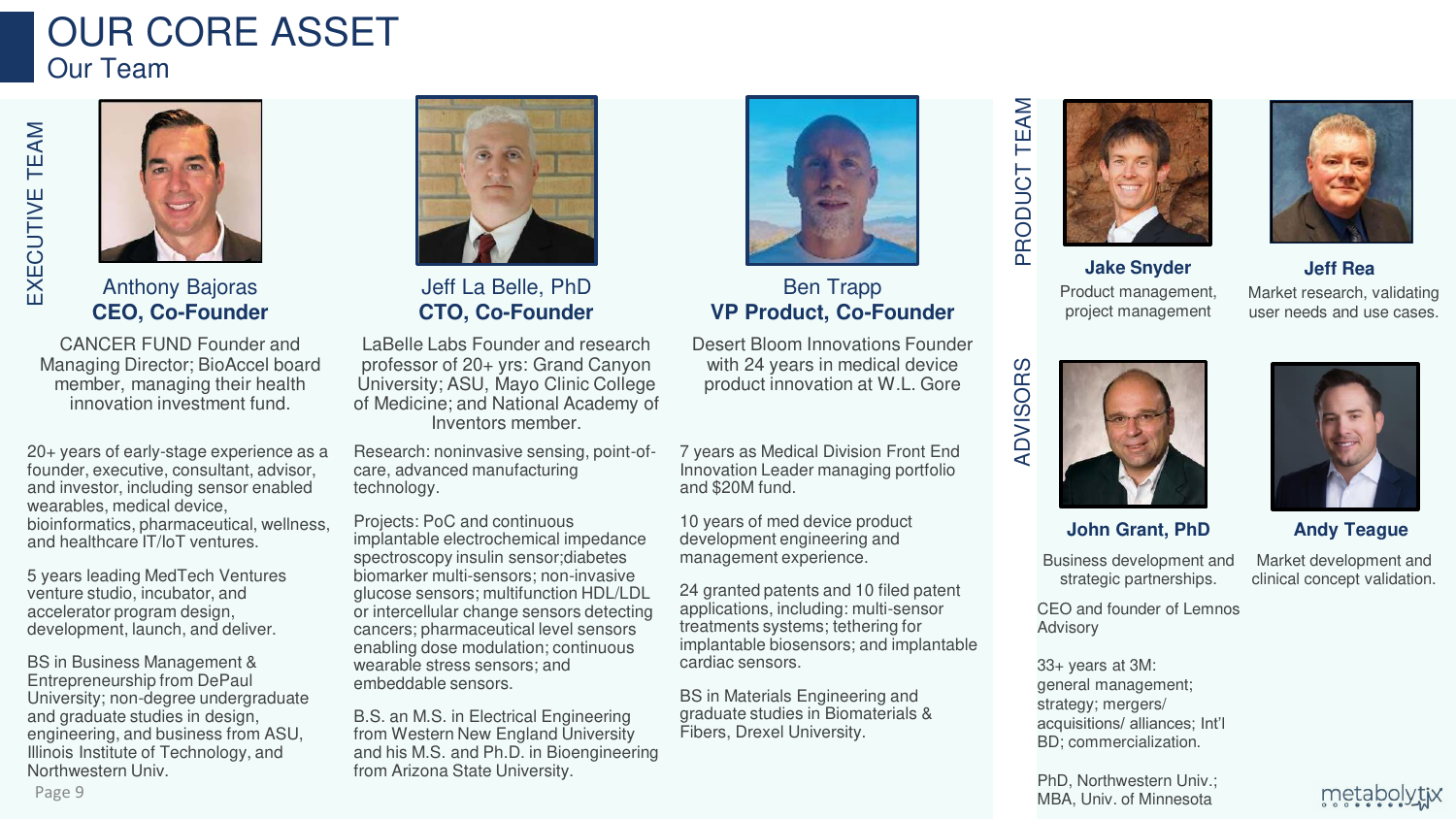# WHERE WE ARE, WHERE WE'RE GOING.



Our research phase is (nearly) complete.

We are readying to move into the Innovation Phase.

**The Next Major Milestone: First in Man for our Continuous Cardio-Renal Analyte Monitor (CRAM)**

metabolytix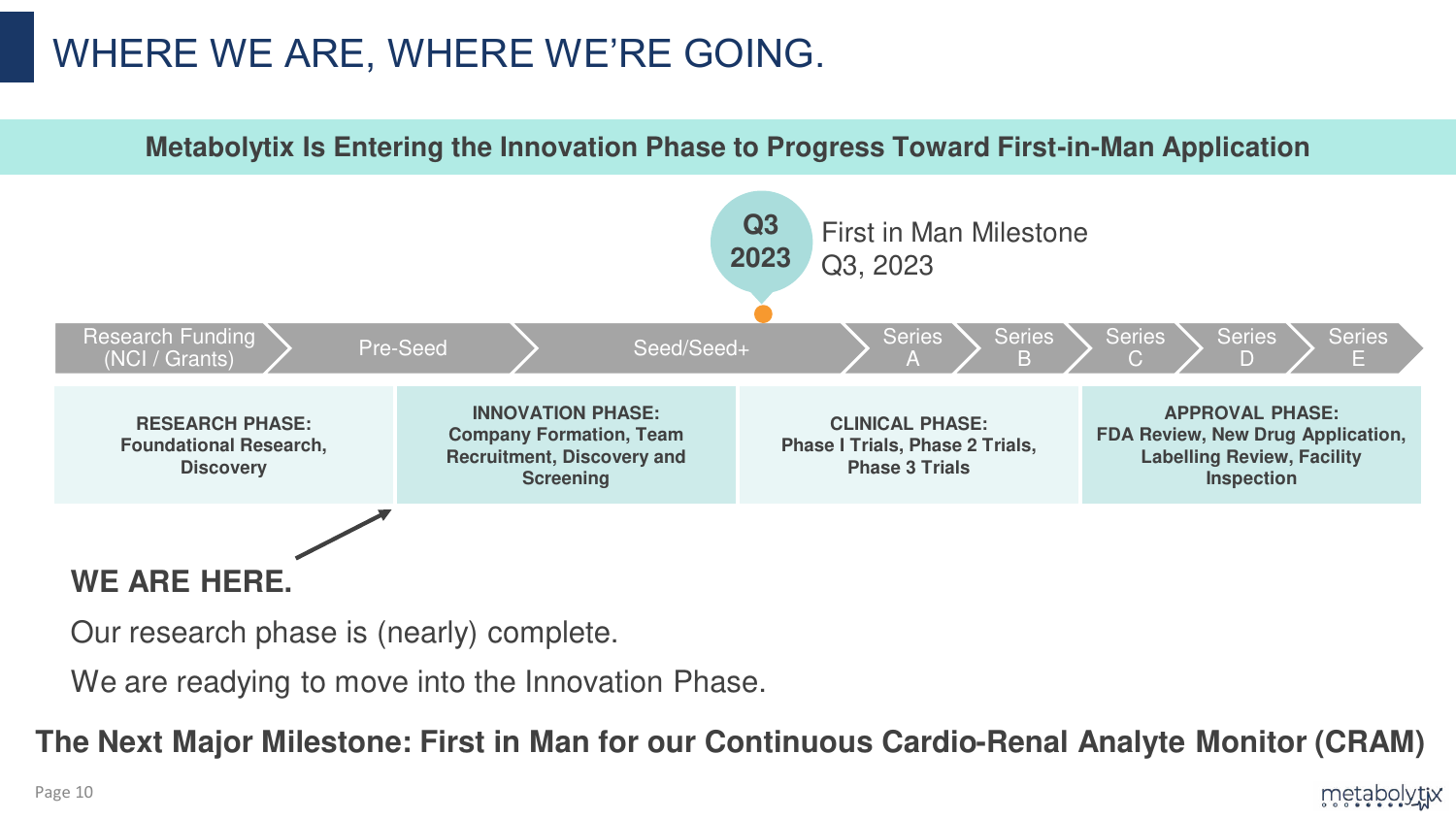# HOW WE GET THERE: Key Innovation Phase Activities

**Key Innovation Stage Milestones Have Been Established**

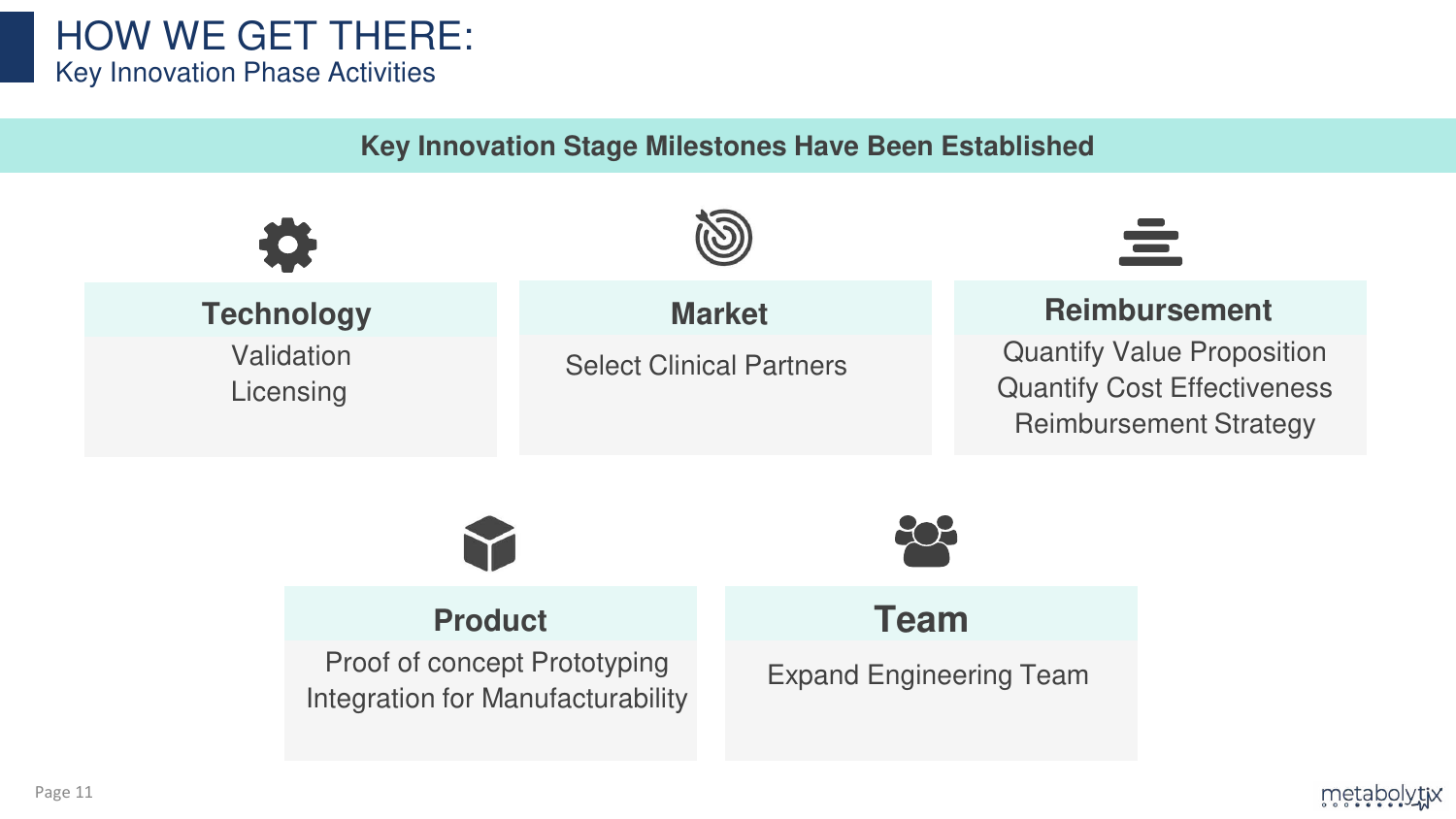# cBMP: The Next Stage of Continuous Metabolic Monitoring

## **Today's BMP is an obstacle to telemedicine delivery, cBMP enables telemedicine for tomorrow**

## **Improvements in BMP enabled by advancing technologies; Metabolytix: highly focused on cBMP**

Today's BMP works but has not kept pace with dynamic technology changes

Current BMP is an obstacle to telemedicine delivery and more effective treatment of patients

Metabolytix founding team is strong and well positioned in the Phoenix MedTech Ecosystem

cBMP is an attractive market opportunity with long runway.

Now is the time for Metabolytix



Note: individuals of any age who use wired or wireless devices that remotely track or collect well-being or medical data from the user outside a traditional healthcare setting at least once per month, and exchange it via the internet with electronic health records accessed by a medical professional or healthcare provider; includes wearable devices, home health devices, and sensors

Source: Insider Intelligence, Aug 2021

#### 269585

InsiderIntelligence.com

metabc

By 2022, 45.1 million US patients will use RPM tools. Insider Intelligence

**Metabolytix: Enabling the future of medicine, health, wellness, and wellbeing.**